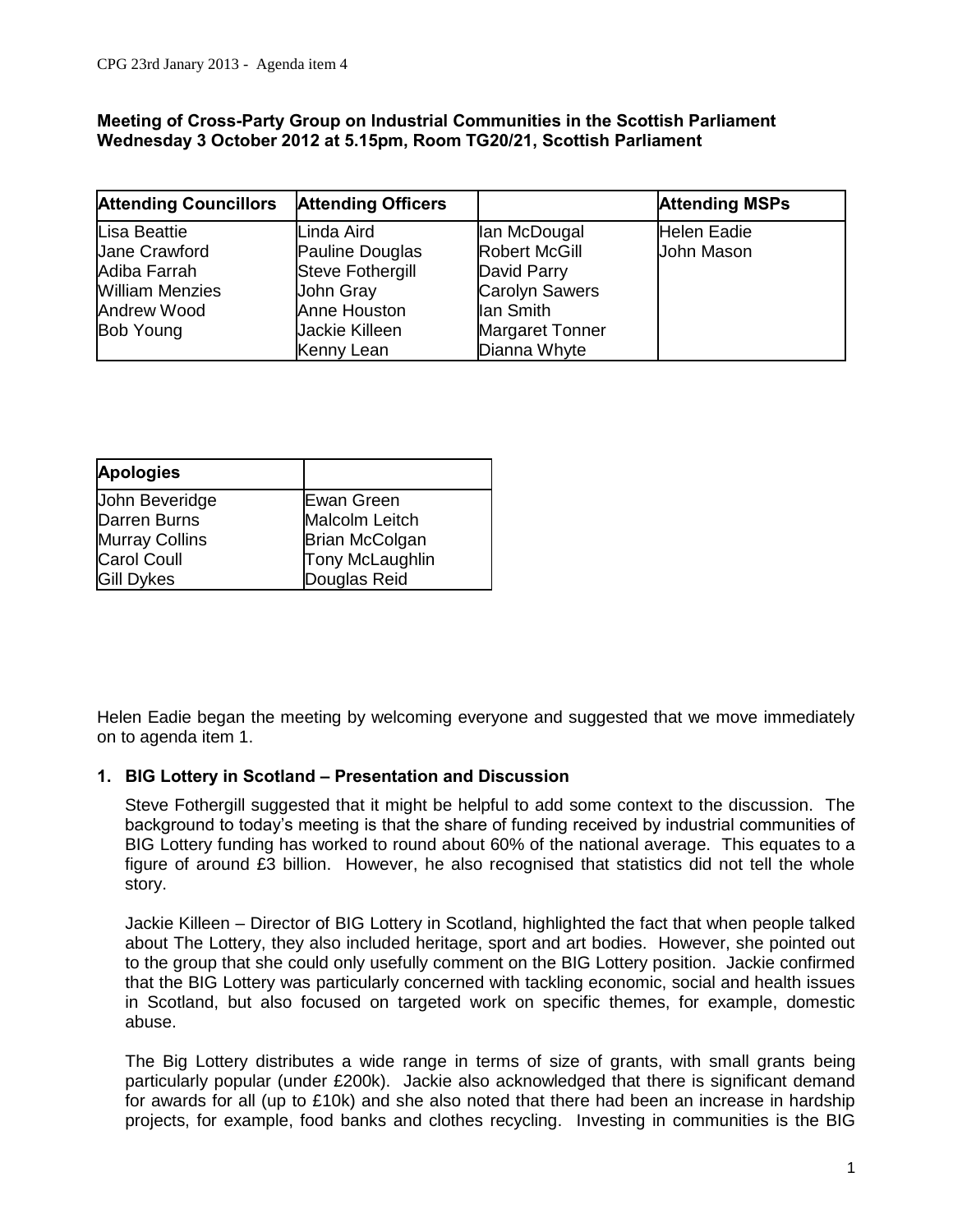Lottery's largest programme which focuses on the most excluded young people, for example, care leavers and those leaving the criminal justice system.

Another issue that the BIG Lottery is working on is supporting parents to manage debt and they would like to focus more on this in the future. The Growing Communities Assets Fund, which enables communities to take control of their own assets, is building momentum, however, Jackie acknowledged that it takes time and patience and requires a great deal of support for communities to successfully complete this process.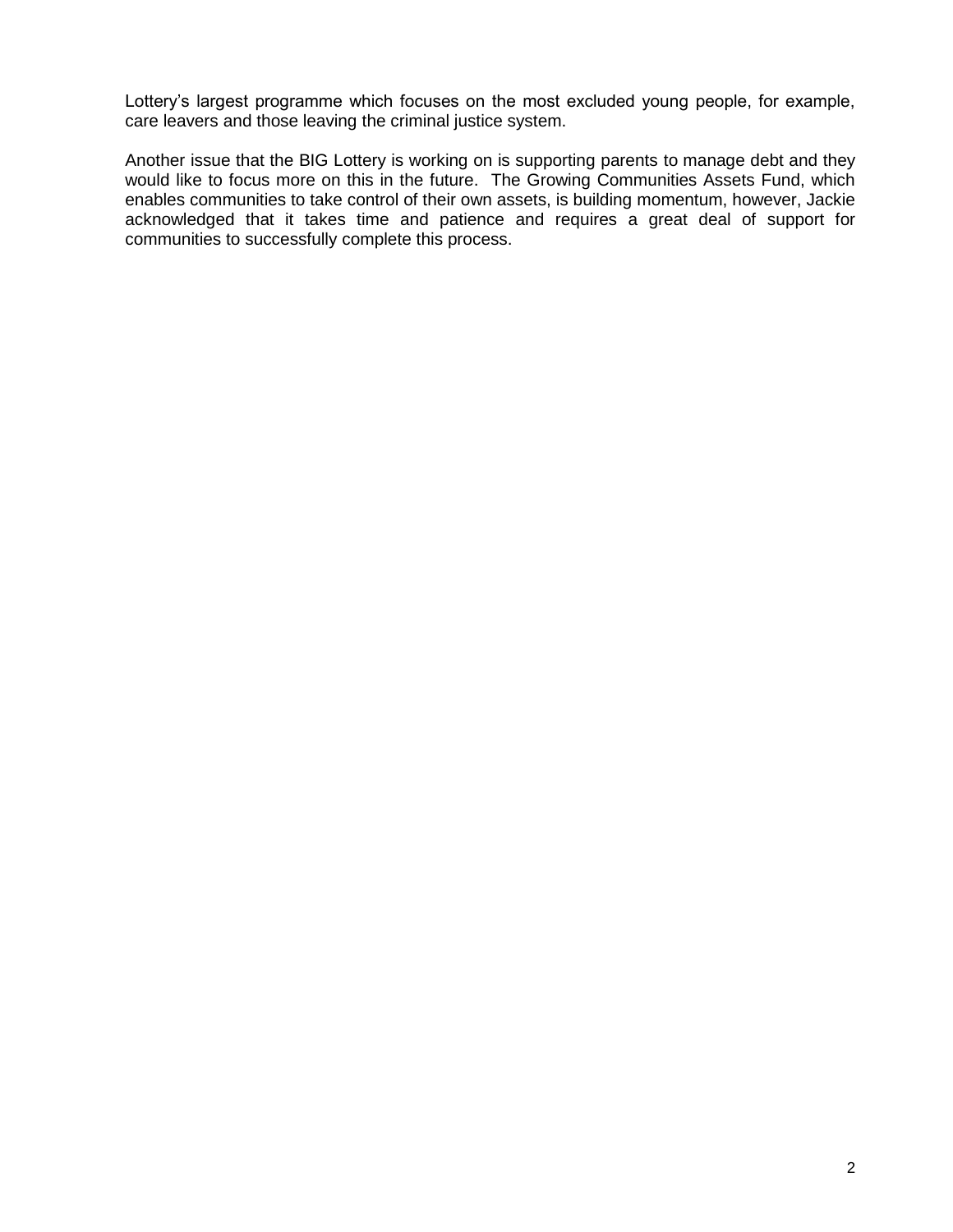CPG lndustrial Communities in the Scottish Parliament Wednesday 3 October 2012, Scottish Parliament

### **1. BIG Lottery in Scotland – Presentation and Discussion** (continued)

The Our Place Programme was an initial response to getting investment into areas of high need. Five areas were identified which received specific communities development support and were guaranteed up to £1 million in grants and indeed Jackie confirmed there was some evidence that these communities have reaped specific benefits from this investment. BIG are looking at a new generation of Our Place communities even although the programme itself can be extremely resource intensive.

Jackie also highlighted the Growing Community Spaces Programme which brings communities together to focus on improving physical spaces and, again, the programme is aimed at the highest deprivation areas with a balance being sought between urban and rural communities. This has been a particularly successful programme.

Finally, Jackie also highlighted that the JESSICA Trust and Life Changes Trust are both beginning to show some signs of early investment.

Helen Eadie then invited questions from the group.

Councillor Young questioned whether the imbalance of investment was down to capacity, and Jackie Killeen replied that she was aware that there is a capacity issue, but that there are many different reasons behind that. She also confirmed that BIG had been trying to do targeted geographical support in communities and have carried out 40 outreach events over the last nine months.

Bobby McGill asked how BIG Lottery can challenge themselves to improve from the 60% figure. Jackie highlighted that BIG were already targeting those communities with needs, and that they also work closely with local authorities to support their priorities.

Barney Menzies also questioned why our communities were losing out and pointed out that in East Ayrshire it was the small rural communities that were not getting their fair share and wondered what could be done to address this. Jackie confirmed that the BIG Lottery was always willing to have needs and opportunities highlighted and was always willing to talk to anyone who needed further information. She also went on to say that there continued to be a mix of reasons for low levels of success.

Ian Smith also went on to comment that, in his community, there is a perception that it is too difficult to get money from the BIG Lottery. Jackie highlighted that information on where the money is spent is held by Camelot and is classed as being "commercially sensitive", therefore, it is very difficult information to access.

Pauline Douglas confirmed that the CRT is working alongside the BIG Lottery to support organisations that have a very basic level of skill in terms of filling in application forms. She acknowledged that these organisations have a long way to go to get up to speed in terms of capacity to apply effectively for funding.

Helen Eadie wondered whether there was a BIG mentoring programme between experienced and less experienced organisations, to which Jackie replied that BIG do help organisations by putting them in touch with businesses that assist them with activities such as self-evaluation.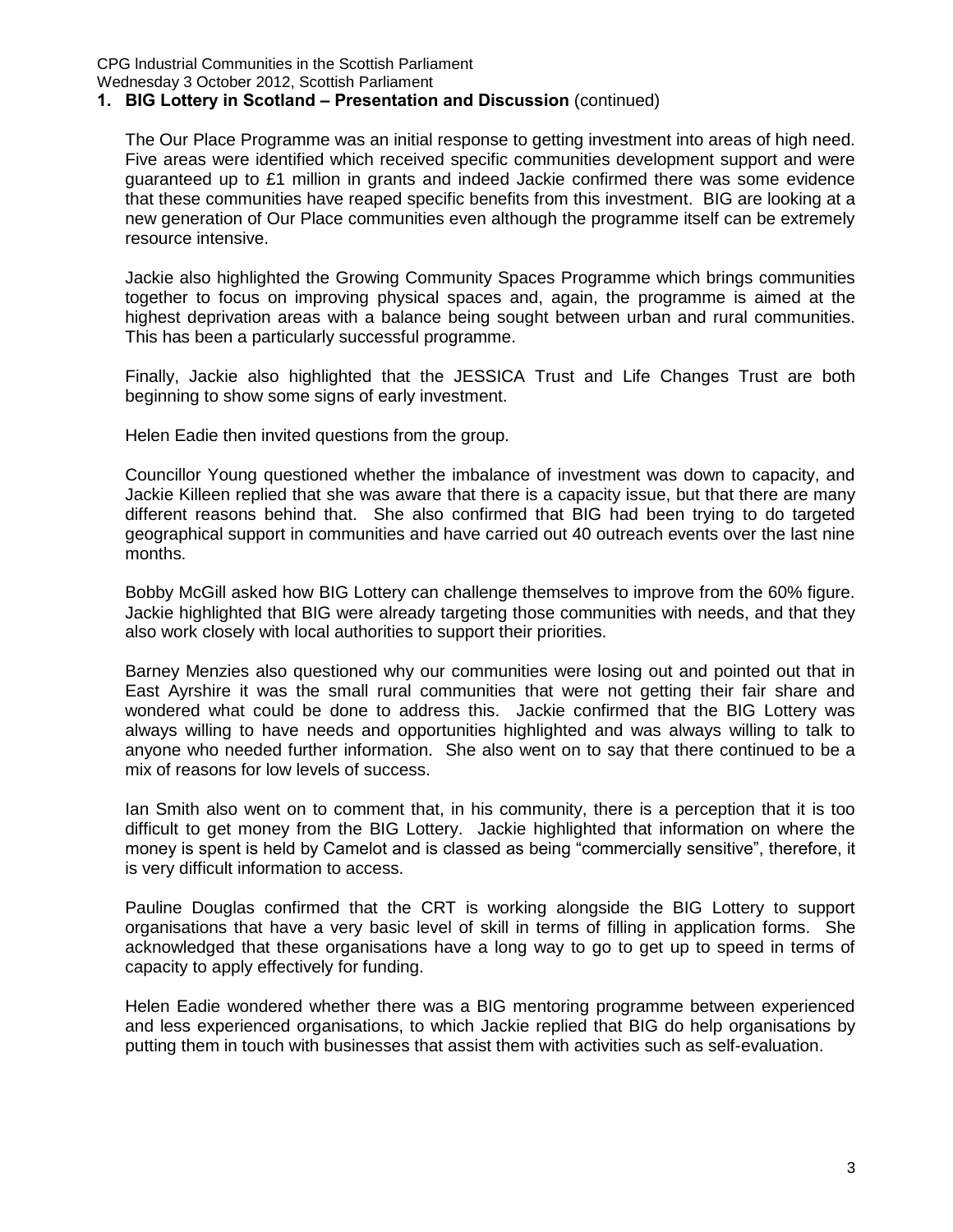### **1. BIG Lottery in Scotland – Presentation and Discussion** (continued)

Linda Aird highlighted the fact that the problem may really be the fact that there are not enough funds available to BIG in Scotland, and Jackie acknowledged that that figure had reduced to 40% in recent years. Linda therefore suggested that the key issue was a strategic one, i.e. how do we increase the BIG Lottery share in Scotland?

Bob Young also raised the issue of large-scale projects which purport to support smaller communities, but he was not aware of many in which that was the case. Jackie Killeen did say that they had examples of large-scale projects, for example West Fife Enterprises in Fife.

Kenny Lean also highlighted that between South Lanarkshire and North Lanarkshire the deficit funding from BIG Lottery is around £12 million and that the arts and heritage split is particularly poor, although he was also keen to acknowledge that BIG have made huge improvements over the last few years, for example, community open spaces. However, he was of the opinion that it would be more effective if it was an open submission, rather than a phased process. Jackie confirmed again that BIG meet each local authority once a year to discuss their strategic priorities. She is concerned to make sure that there is a balance between large-scale, strategic projects targeted at need rather than focusing efforts on small communities.

Helen Eadie concluded the discussion by suggesting that the Cross Party Group might think about organising an event which would allow community organisations to come together with professionals who could help them build capacity and improve their funding application skills. It was agreed that this should be remitted to the Cross Party Funding Group to consider at their next meeting on 25 October 2012. John Gray also highlighted the fact that it is difficult to identify key organisations in communities who would be able to put funding applications in and questioned whether public sector organisations can put in lottery bids. Jackie replied that the majority of funding goes to voluntary organisations but public sector organisations are eligible to apply.

Steve Fothergill made three final points:

- i) It is important to remember that the differences and imbalances in funding are huge, for example, Edinburgh receives three times as much as smaller communities around it; and
- ii) he doesn't believe that the imbalance is only explained by a lack of capacity; and
- iii) the structural problem is a strategic issue which requires increased funding. In addition, sports and heritage bodies in particular are certainly less likely to target areas of need.

Jackie concluded by saying that BIG was always happy to meet halfway and talk about how they can improve. Their key challenges are around about a balance of strategic issues and how money gets dispersed. Helen thanked Jackie for her honest and direct approach to the discussion. Helen also suggested that a parliamentary motion might be tabled commending BIG Lottery's progress, but also picking up on Steve Fothergill's three issues.

Pauline Douglas of the CRT suggested that holding an event for business mentors as discussed previously would be worthwhile. This would allow them to meet with community organisations who need capacity in terms of funding applications. She suggested that BIG could be invited to support this financially. It was also suggested that sports and heritage